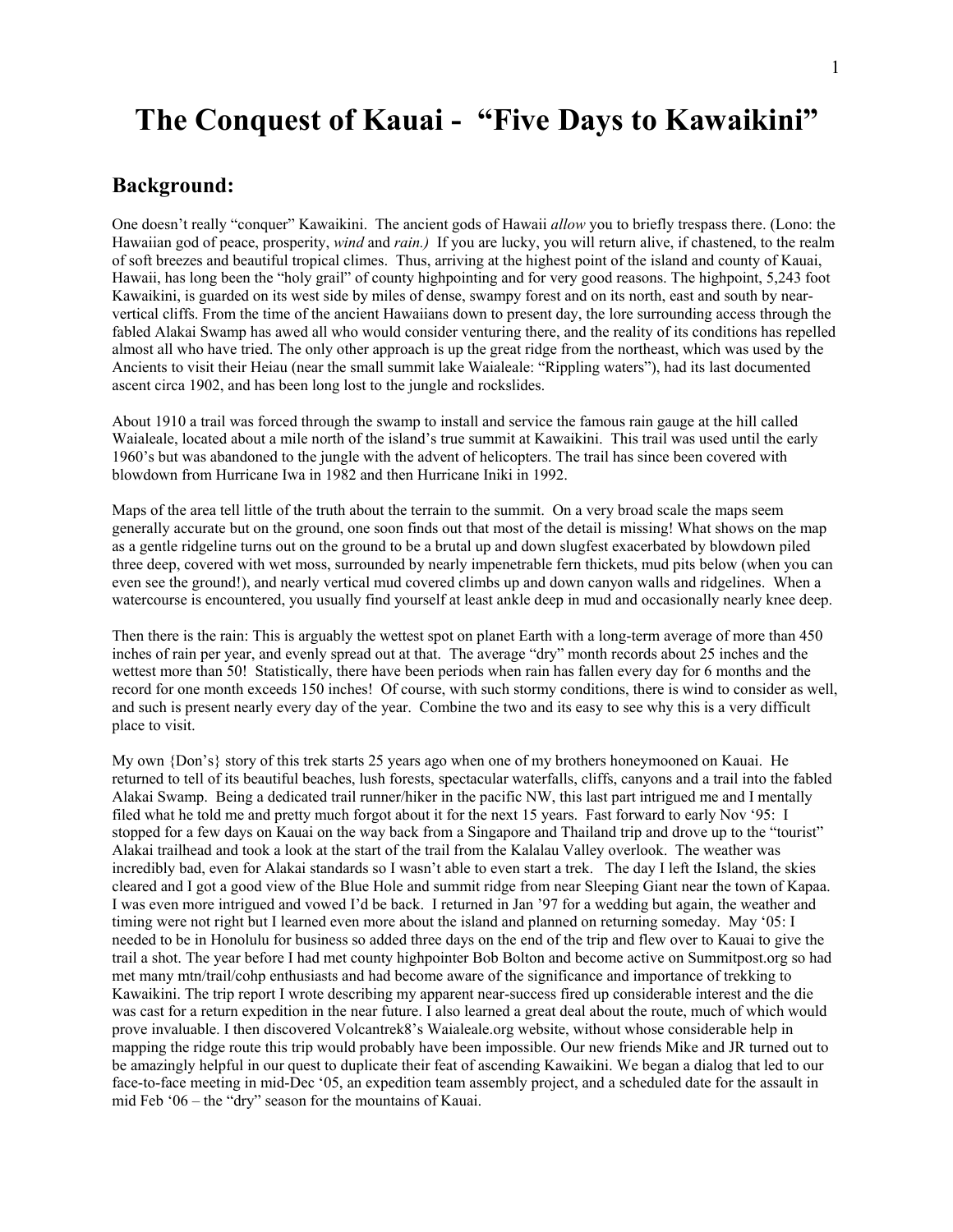### **The Trek:**

The team (aka: "The Gang of Four") consisted of Bob Packard, Dave Covill, John Mitchler, and Don Nelsen. Mike Schwartz and Bob had been planning this expedition, and Don joined offering his GPS skills and knowledge of the first part of the route. John was brought in to round out the team, and Dave was added at the last minute when Mike became ill. We assembled at our rented Banyan Harbor condo in Lihue the evening of February 9, 2006, and the decision was made to start the next morning rather than waste potential good weather by spending a day resting and doing re-con. This proved to be our most fortunate decision of the whole trip! Had we gone in a day later I doubt that the trip would have been successful. At the very least, two of us would have undoubtedly missed our 2/14 return flights, and our summit day, should we have made it at all, would have been supremely wet, miserable and unphotogenic.

After a leisurely breakfast at Burger King (!), we drove up Waimea Canyon with quiet confidence and made our way along the muddy and rutted 6-mile dirt road to the trailhead at Camp 10. We started on the trail at 10:33am. With a four-man team and heavy packs, the going was much slower than I had expected, which resulted in our running out of daylight and having to camp in a less than desirable spot ("Desperation Camp") far short of our intended goal. Nevertheless, we made do, slept comfortably under a full moon lit sky, and hit the trail at 7:49am the next morning.

From the trailhead, those first couple miles were relatively easy going and it's evident that some effort is made at maintenance in this section leading to the USGS rain gauge at approximately mile 2. However, the picnic ends there and the way is increasingly difficult and harder to follow, with increasingly severe impediments to travel including mud holes, downed trees, and numerous steep and brushy sections.

On the second day, we arrived at Sincock's Bog after an hour hike. This open glade of spongy grass was a welcome relief from the oppressive canopy. Upbeat, we crossed it, passed through a short section of forest, and came to another respite called "Boggette." Then we spent 35 minutes searching for an obvious way to start the ridge route. Finally giving up finding

any trace of an "easy" way in, we gritted our teeth and charged into the tangle. Fortunately, John flagged our route which proved most useful on our return! I was certain we were on the correct path taken by previous trekkers the month before, as we confirmed their GPS route with clear evidence of broken branches and footprints along the way.

The section of "trail" east of the bogs they aptly named "Purgatory" and I took their names in vain more than once as we laboriously beat ourselves up making less than 700 feet/hour forward progress! Our navigator, yours truly, had failed to fully grasp the meaning of the difficulty of this route but finally we found our way into Kapoki Crater and knew we had to be very close to the described blue flagged bird transect route that would lead us out of the crater and up and onto the final ridge.

We arrived at a good camping spot on the east side of the crater floor a little after 5pm, and I set out to find the flagged route while the team made camp. It had taken us an incredible 8 hours, 19 minutes to fight our way over only 1.05 miles straight line distance. This turns out to be only 670 feet/hour! I found the flagged route just a few hundred feet south of our campsite and followed it 6/10 mile to the headwall of a box canyon that led to the ridge. Satisfied that we now had a chance at victory, I made my way back to camp and literally crashed for the night.

That night, a light rain began falling.

Morning dawned gray, rainy and dreary and our spirits were not the best. We were at the critical point in the journey: Could we get to the summit and back to our camp by nightfall? What would happen if we ran out of daylight in the canyons just west of our camp on our way back? My recon told us that this was a particularly tough section of "trail" so it was imperative we get back over it before dark. After much discussion and some indecision on my part, the team coalesced, decided on turnaround times, and all resolved to give this summit one hearty attempt.

Our time through the up and down tangle east of the crater, and up and out of the box canyon to the ridge, went surprisingly fast despite the steady light rain. Making the final ridge, we were heartened greatly to see the dense vegetation give way to more open brush, however we now had a strong wind to add to our misery. Relentlessly we plodded east and upwards. Losing the trail a few times, we made some short detours but all-in-all our progress was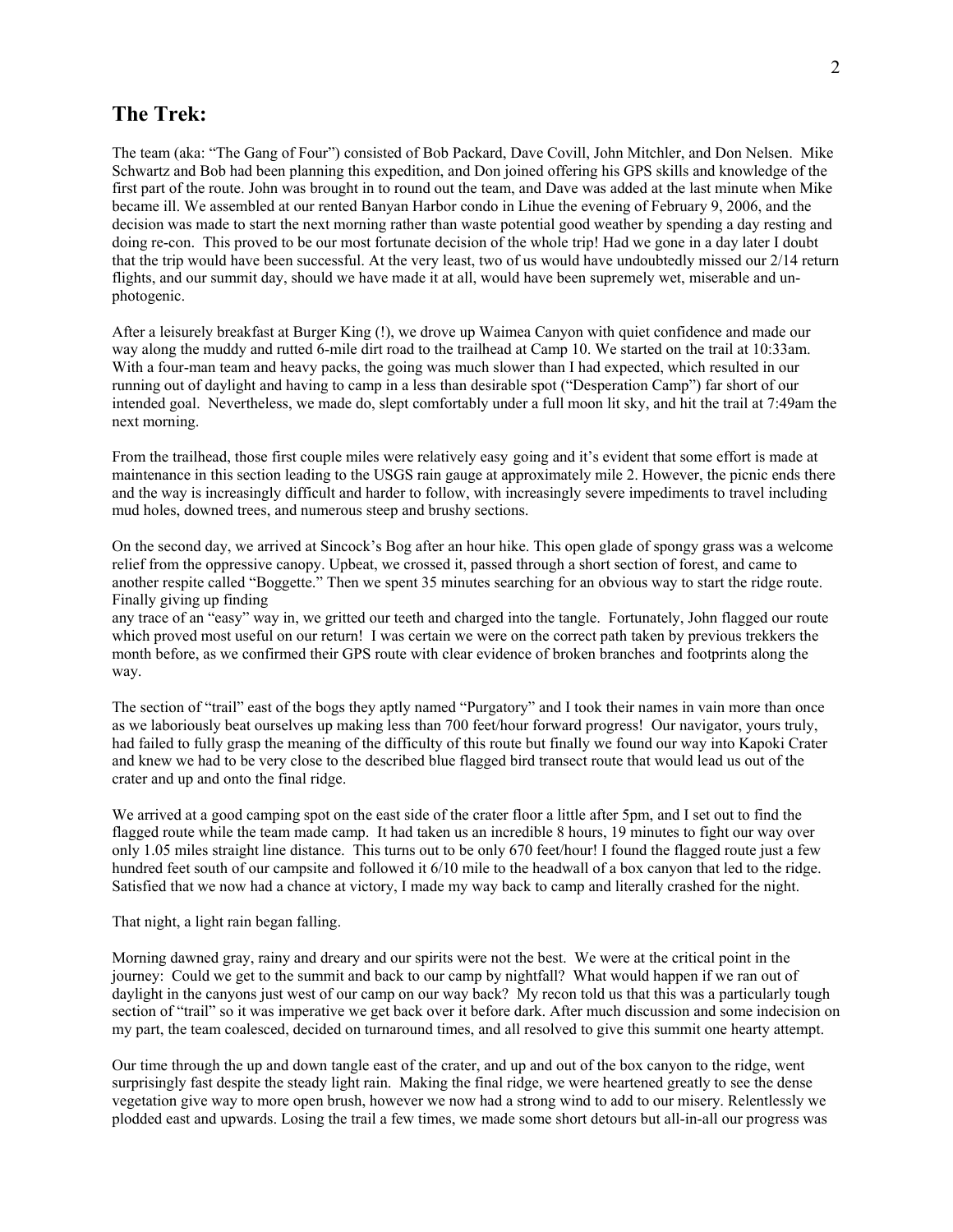ahead of schedule. The swamp forest gave way to higher elevation vegetation; more open with wider views (more than a yardstick!).

As we hiked eastward in the fog and light rain, our goal was the huge dropoff known as the Blue Hole. We found the fencing (to contain the feral pigs) that surrounds Waialeale and followed it east. Arriving at the fence corner overlooking the Blue Hole, we were stunned by the incredible view; 3,000 feet down to the headwaters of the Wailua River and a view all the way to Lihue. Our luck now got exponentially better: Within 5 minutes of arriving at the edge of the abyss, the rain stopped, the sky cleared, and we could see the entire island in all four directions! Lono was indeed smiling upon us – our battered crew turned south and set out on the 1 mile hike towards the summit at Kawaikini.

We made rapid progress and arrived at the summit shortly after noon, waited until all were present, and simultaneously touched what all agreed was the highest ground on this most difficult county. Victory photos made, we rested, explored the area, and basked in our glory. Cell phone reception from the edge on the cliff was excellent but is non-existent anywhere else on the trail, so we made a few key calls, and thought of those county Highpointers who wanted to be there but couldn't.

Dave courageously scaled down the 50' cliff to the south on a knife-edged ridge to search for the 5,208' Kawaikini benchmark, failed to locate it in the moss, grass and tangle, and returned safely, much to our relief*.* 

On the way back to camp, John and I went over to the world famous Waialeale rain gauges to take a few more photos and caught up with Dave and Bob on the ridge back. The clouds moved back in and a light rain fell intermittently as we made our way back to camp, but we were treated to a few minutes of welcome sunlight as we arrived back in camp. Then our good fortune came to an abrupt end shortly before sunset when the mist and clouds engulfed us and a steady rain began falling. Soaked and muddy, we each ferried supplies between tents in our bare feet and shorts to avoid getting muddy outer garments into the tents. Suffice it to say, 55 degrees in a swamp while barefoot in your skivvies in a strong wind-driven rain is less than comfortable! At least our yelling out our discomfort probably scared the hogs away!

That night we were treated to a full-on demonstration of the reality the Alakai's weather: The wind roared, the rain poured and we all wondered if we would survive the next couple of days!

Breaking camp early the next morning in a pouring rain, our packs and gear now soaked and considerably heavier, we made our way south to the blue-flagged route leading back to the west. Reaching the west crater rim, we made the decision to continue following the (what I now know is a) bird transect hoping it would be easier than our way in. Bad choice! I give myself an F for that decision! Reaching the end of the flagging, we realized our only hope of salvation lay in finding our orange-flagged route the GPS said lay only  $\frac{1}{4}$  mile away to the north. That  $\frac{1}{4}$  mile took us 1 hour 13 minutes to cover! We all cheered heartily upon arriving at the ridgeline, and with John's excellent flagging and "trail of destruction" guiding our way, we made the edge of Boggette by 1:05pm. Future groups might link these trail sections so that others do not get off-track and develop additional trails in this sensitive environment. Across the two bogs, I led the group off-route a couple of times, but with the help of the indispensable GPS we finally arrived at the orange traffic cone marking the trail back into the jungle. Our journey across the bogs took an hour, with a few minutes spent lunching in the rain on our dwindling food. We forged ahead, determined to make Koaie Camp before nightfall, helping each other and telling tales and stories to keep our minds off our immediate miseries, arriving at Koaie just before sunset.

By now, we were nearly out of food, supremely tired, out of dry clothes, John and Dave had a leaky tent and my sleeping bag was completely soaked! Lono must have felt he had repaid us for the excellent summit weather he provided and again smiled on us, parting the clouds and except for a light sprinkle in the wee hours, gave us a dry time for the rest of the journey. Kaoie

Camp lies deep in the 500' canyon at the headwaters of Koaie Stream, where a hunter cabin rests east of a waterfall. As we slept, our concerns were about the stream crossing and the possibly impassible 4WD road.

The only event on our four-mile trip out the next morning was the stream crossing on the now very slippery rocks. All had a tough time of it with both Dave and John slipping and falling. Both managed to recover only getting a soaked foot and soaked hand. With spirit-uplifting sunlight and the magnetic attraction of our car, we made excellent time and arrived back at the trailhead before noon. Loaded into our Chevy Trailblazer, we made the not-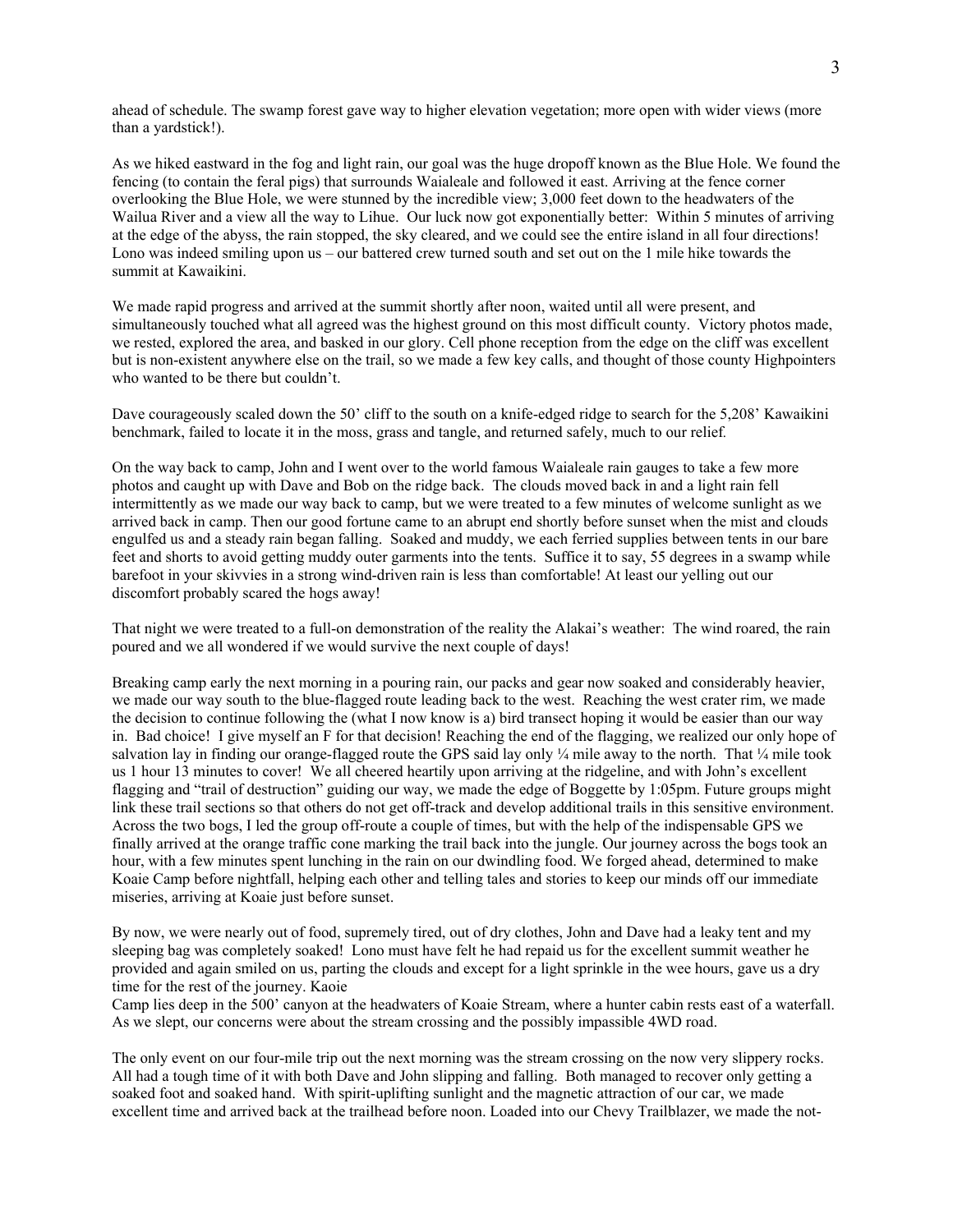uneventful trip out through now-deeper mud holes while the hapless navigator listened to a chorus of backseat drivers.

We were all treated to Bob's joyous victory dance (a tradition he reserves for only the toughest hikes) as we arrived at the pavement of state highway 550 near Kokee Park Headquarters and Lodge. Stopping once to gawk at the powerful waterfalls of Waimea Canyon, we made our way down the hill to the ocean and a long sought full meal at the first restaurant we spotted (visit the Wrangler along HI 50 in Waimea for GREAT food and GREAT punch).

In retrospect, we were very lucky to have succeeded. Finding Desperation Camp and especially Kapoki Camp was critical to the mission and was accomplished by simple blind luck. The weather, while at times horrible, gave us glorious windows of opportunity precisely when we needed them. We felt lucky, but we felt we had a good taste of what visitors there can expect. All team members forged on at the limit of their ability - and then some. Our planning with gear, food and clothing was nearly perfect, and this in spite of a trip we hoped to last one night, planned for two, but took four. We were on the trail for most of 5 days, and came back with rich memories, a very special peak to our credit, and the satisfaction of completing our visit to all five county highpoints in Hawaii. For all those who enjoy county highpointing across the United States, our success on this peak and this "green" state is for you!

Don Nelsen (with input from John, Dave, and Bob)

*Epilogue: This was the first documented successful first-try ascent of the summit of Kawaikini that we are aware of. With the exception of those who went up in the 1960's and prior, to service the rain gauge, there are about 30 others who are known to have made the trip since the ancient path up the Great Ridge of Kane was abandoned in 1902. At least three and as many as ten people have vanished without a trace, the most recently on Nov. 10th, 2005.* 

*The Waialeale rain gauge recorded less than 2 inches of rain during our trip - most of it the third night and the following day and it seemed like a deluge, complete with wind that nearly took Don's tent down in the middle of the night. Six days after we emerged from the forest, it started to rain in earnest and the gauge recorded over 16 inches in twenty four hours! Also, the streams we crossed increased their flow during that rain by a factor of over 200 times over what we experienced when we crossed.* 

*In the first two weeks that passed after our trip, over 62 inches of rain was recorded at the Waialeale rain gauge.* 

**Cautionary statement:** We do not recommend this hike for any but the most prepared and physically conditioned. If something goes wrong with you or your equipment, you are really in trouble. Even search parties have been known to become lost in this area. Except at the rim of the cliffs, cell phones will not work here, search parties will not be able to find you, helicopters can't see you or land to rescue you, and the hogs, some at over 400 lbs., are always hungry and much bigger than you are. If heavy rain starts falling during your trip, the stream crossings will be impassable and there is no way around them. Heavy rain can and does fall for weeks at a time, making even the road to the trailhead impassible. The most recent person to disappear in this area was only 24 years old and reportably in excellent physical condition and had survival gear. He disappeared on Nov.  $10^{th}$  2005 and no trace of him has been found.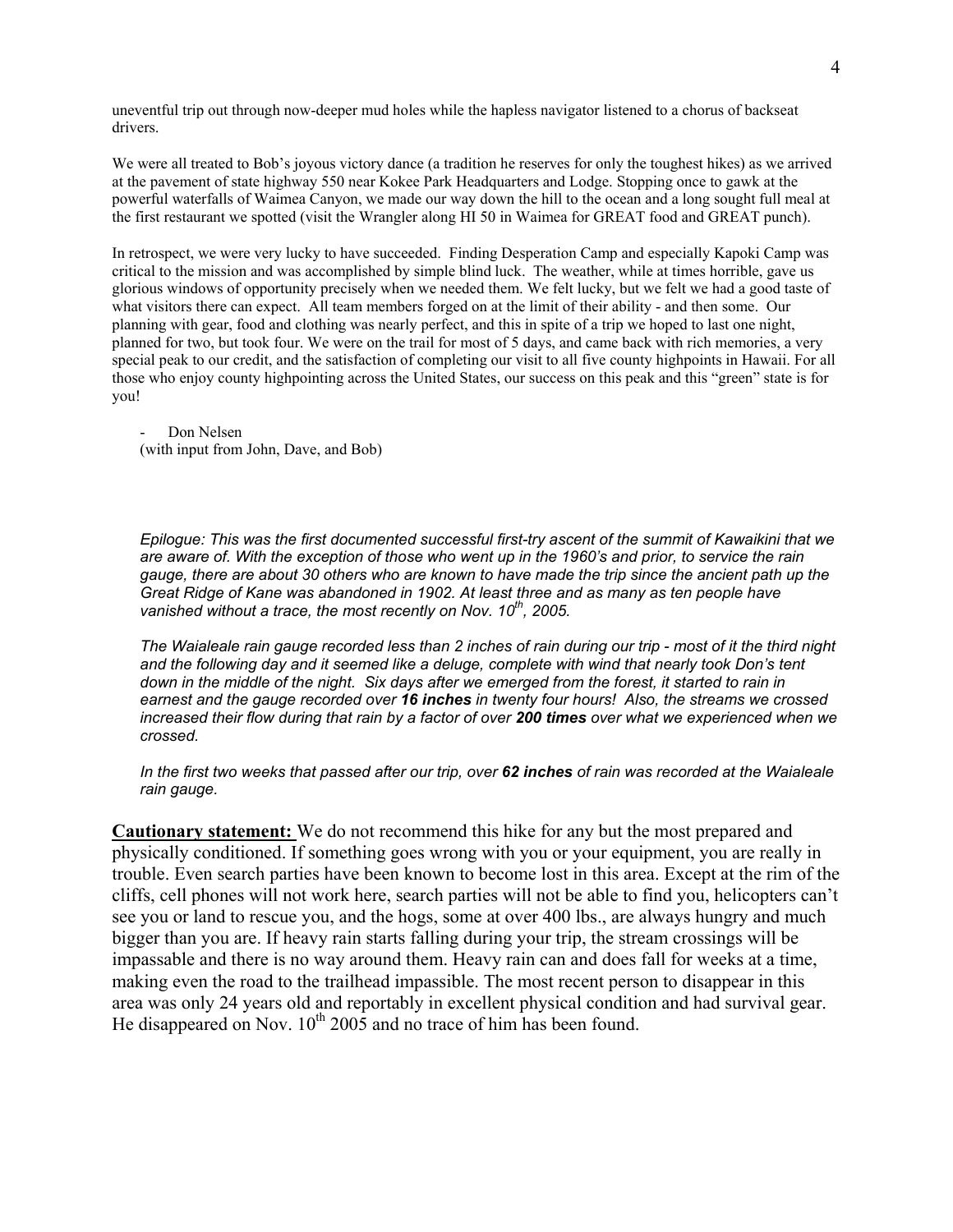# **Specific Directions:**

Located in the center of the island of Kauai, the western-most county in Hawaii, this highpoint requires expert navigation through jungle, careful negotiation of mud slopes and slick fallen trees, patience for a slow pace, and an upbeat attitude that is not diminished by rain. The 4WD dirt road approach is 6 miles, and the hike is 13 miles oneway with about 6,000 feet of gain. At least there is no glacier travel.

Lihue can be reached by direct flights from the mainland (especially American), by twin prop flights from other islands (Hawaiian Air and Island Air), and by cruise ship. Alamo rents 4WD vehicles and a variety of lodging is available on this tourist-oriented isle. Keep in mind that your approach to Waimea Canyon will be westward along the south shore. Near the trailhead, Kokee Lodge rents cabins at a very reasonable price (808) 335-6061. Camping is available at Kokee State Park (\$5 with reservations (808) 274-3444) and at Sugi Grove and Kawaikoi (free with reservations (808) 274-3433). The only backpacker store is Da Life, located in central Koloa, west of Lihue, and is accessed by the famous "tree tunnel" road that extends south of HI 50.

The trek to Kawaikini can be broken into several segments, each of deteriorating quality. In succession you will enjoy the following distinct segments which describe the approximate mileage, type of trail, and landmarks.

- 1) 38 miles of paved highway from Lihue,
- 2) 6 miles of 4WD dirt road to the trailhead,
- 3) 2 miles east on the wide, signed Mohihi-Waialae trail to the USGS station,
- 4) 2 miles east on the narrower, signed Mohihi-Waialae trail to Koaie Camp (aka hunter & cabin camp),
- 5) 2 miles south on the narrow but obvious Mohihi-Waialae trail to Arrow,
- 6) 1 mile southeast on primitive trail (but good by Alakai standards) to fencing at Sincock's Bog,
- 7) 1 mile southeast across two bogs, connected by a forest trail,
- 8) 2 miles of jungle bushwhack (with or without flagging) southeast to Kapoki Crater Camp,
- 9) 1 mile of hideous bushwhack (with or without flagging) southeast to the final ridge,
- 10) 1 mile of relatively open hiking southeast to the Blue Hole,
- 11) 1 mile of open strolling south to the summit, Kawaikini

From Lihue, zero your odometer at the intersection of HI 58 and HI 50, and travel west on HI 50 (Kaumualii Highway) for 22.3 miles to Waimea, which is located along Kauai's southern coast. Turn right (north) on Waimea Canyon Road (HI 550) at the Western Kauai Technology & Visitor Center building. Drive north on this good but narrow paved road as it ascends the western edge of Waimea Canyon. After 6.7 miles, pass the intersection with HI 552 on the left (west), and begin to watch for many tourists pulling off to snap photos. At mile 15.3 turn right (east) on Kumuwela Road which is a dirt forest road.

This dirt road provides access to the trailhead and is about 6 miles in length. It is wet in dry weather and impassible during rainy periods. There are several deep mud holes, two un-bridged stream crossings (i.e: the stream flows *over* the road!), and a couple of particularly rocky and steep sections. The worst of the mud holes are near the end of the road. There are several unmarked junctions so consult a map along the way! Consider having someone drive you to the trailhead, so you are not stuck there if the rain gods unleash their treasure while you are hiking.

After leaving the pavement of US 550, carefully continue east toward the trailhead at Camp 10, passing several picnic areas, trail crossings, and dirt roads along the way. Camp 10 is the site of a covered picnic table at an elevation of 3,560'. Park your vehicle in the open grassy area on your left, just before the road turns right and goes downhill. There is a wood sign identifying the start of the Mohihi-Waialae Trail, as well as a small metal "start" sign. This is "mile 0" of the trail, which has small metal mileage signs every quarter mile for the first 3.75 miles.

Hike down the 4WD road for about 0.2 mile, and cross a small wood bridge to arrive at the covered picnic tables. Find the trail behind a large wood sign. Descend and cross the creek. Go uphill a few dozen yards following what seems to be an old road towards a shack used for stream monitoring. About 50 feet before the shack, notice a trail on your right heading uphill. There is a sign marked "trail" but if this sign is missing, you may miss the trail which cuts sharply away from the old road.

Follow this trail as it ascends a ridge, passing through a pleasant Sugi forest (relatives of the Redwood brought here from Japan). Several knolls provide excellent rest stops, although do not tarry as you still have a long way to go! At about 2 miles you will pass a USGS remote weather facility and the trail gets rougher and narrower. As you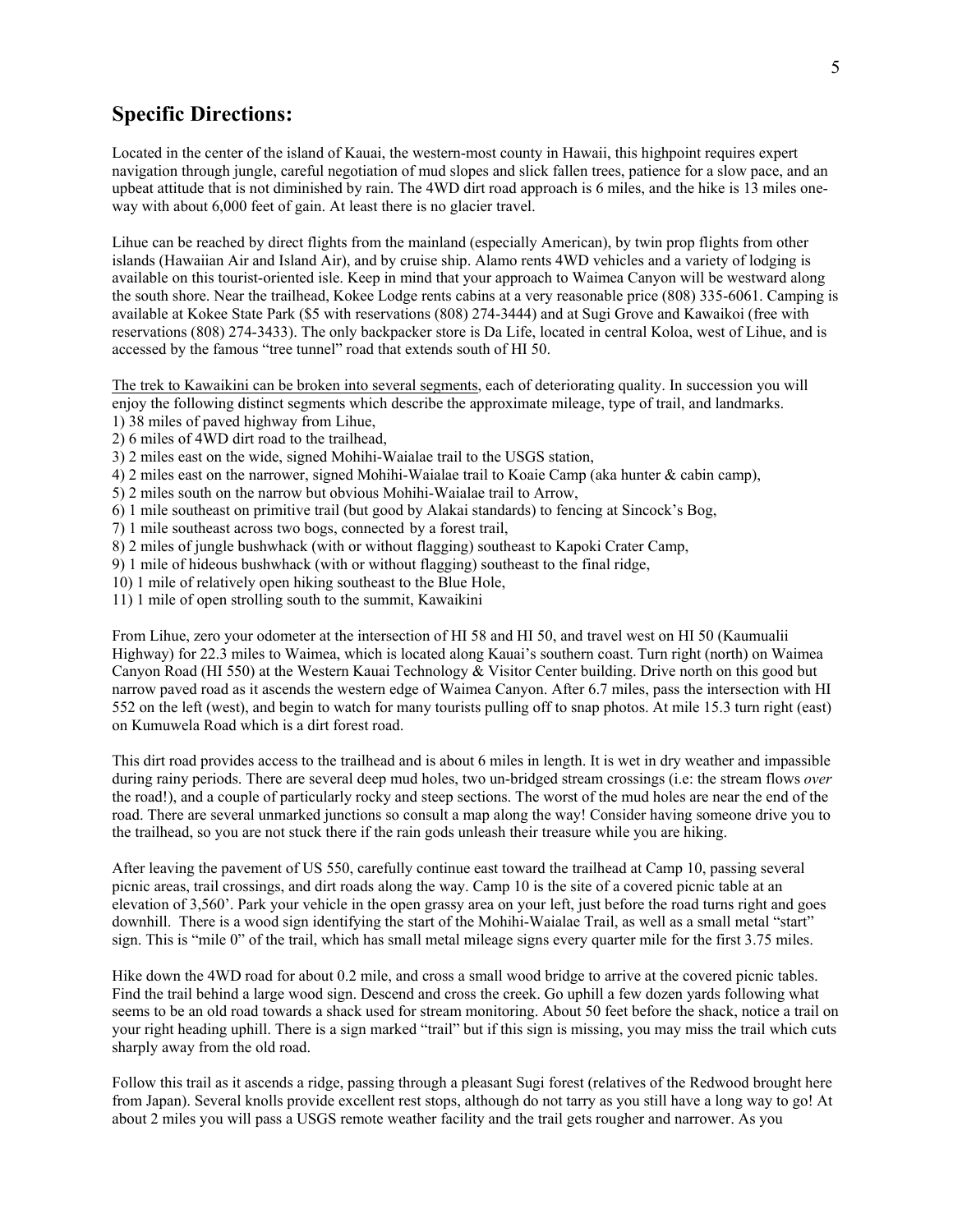approach the metal facility (located on an open grassy knoll), the trail descends to the right. Watch for the small metal mileage signs low to the ground along the trail. There are great views along the way of valleys on either side as you travel this east-west ridge, attaining an elevation of about 4,200 feet. At mile 3.75, the trail takes a plunge of nearly 500 feet towards Koaie Camp which boasts a metal hunters' cabin along a swift stream. The descent is a glimpse of things to come; a steep, muddy affair that has you grabbing at roots and grass for belay.

Hop the rocks to cross the stream and ascend the far bank to reach the open area at the shack. Pump water here, and relax a moment before leaving Koaie Camp. Take a hard right and follow the obvious trail as it goes due south for about 50 yards. The trail then arcs to the left and begins the relentless climb out of Koaie Stream canyon. The trail is narrow and clings to the cliff side. One spot is particularly difficult – be careful! The trail remains narrow and harder to follow for another 2 miles to "Arrow." Watch for several horizontal logs on the left at a point where the Mohihi Trail turns right and begins a descent. An arrow was carved on the lower log, mockingly pointing back towards the trailhead from whence you came. But Arrow is your friend and you will be glad to see it. Here, you leave the official Mohihi Trail and enter the off-trail world of the Alakai Swamp.

Turn left off the Mohihi Trail, step over Arrow, and start using your skills at following flagging (the skills which you boasted about at the last county highpoint gathering). The trail is primitive and narrow with numerous obstacles across the path. Watch for dual signs. If you can't see flagging you should see an obvious opening through the forest. Don't rush. Be observant. Notice a small campsite on your right in the tangled vegetation. After a mile of this nonsense, you will reach the hog fence surrounding Sincock's Bog. There should be an orange traffic cone. Cross the fence and cross the bog, carefully noting the landscape for when you return. Consider taking a digital photo of where you exit the forest solely for the purpose of reviewing it when you come back. Bog borders all look the same. After crossing Sincock's Bog, enter the forest and follow a short section of good trail until you emerge to find "Boggette." Either cross the fence directly in front of you or go left 30 yards to an orange gate. Enter Boggette and cross it. On the far side of Boggette there is a fence which you will cross at the midway point. [Note that there is a blue-flagged bird transect that extends out of Boggette at the NE and SE corners – do not follow these at all] There is some higher vegetation at the midway point of the fence, and a circular metal marker clipped to the fence with "50" stamped on it. Here, search the brush a few feet east of this and you should find the first of our orange flags marking the "Ridge Route" and the start of the Purgatory Trail. The fun begins.

With waypoint-loaded GPS in-hand, follow the orange flags and the relative openings through the forest in an ESE direction (also have a compass in hand). The trail wiggles from right to left and back again, so be aware of direction changes. The Kapoki Crater has rims that are definitely higher than the surrounding land, but while your attention is spent on fighting attacking plants the rim is not so obvious, so heighten your awareness.

Once on the western edge of Kapoki, the orange flagging ends, so follow the rim due south until you encounter the blue-flagged bird transect and follow it due east until you reach the deep forest and start steeply uphill. At this point you may wish to continue making progress eastward or you may wish to camp. Thus you can either continue up the hill, or you can take a NNW bearing and bushwhack 400 feet through dense trees to the clearing and the campsites we found on the crater floor. It took our group 8 hours, 19 minutes to traverse this section from the bog to the floor of Kapoki crater. A strong hiker might do it in under four hours utilizing our flagged route and given good conditions, but don't count on either! There is a small stream a few dozen yards north of the camping spot where water should be available. Because of the possible presence of pigs and hunters in the area, you may want to filter, boil, *and* use iodine. The next possible camping spot is Ridge Camp at the junction of the "old Trail" (old mule team trail to the rain gauge) and the start of the final ridge that leads directly to the edge of the Blue Hole. The route east of the Kapoki Crater campsite is the worst of all, so the Kapoki camp is a good place to put up your tents and call it a day!

Assuming you camp at our crater location, you proceed eastward through dense trees, following blue flagging, and ascend 20' of muddy steep slope to ascend the box canyon west of Kapoki. The route goes over two more ridges until it comes to the final ridge. You will sense this is the final ridge because the trail turns right on the ridge crest and follows a relatively open path among bushes.

This final ridge route may be harder to follow as it weaves among close-set bushes, but your compass should lead you along the higher ground which becomes more open, with ever-expanding views (assuming no rain or fog). Continue east on the ridge and come to pig fencing. Follow it as the vegetation gives way and the walking becomes positively easy. The fence extends almost to the very lip of the rim which overlooks the abyss that is the Blue Hole.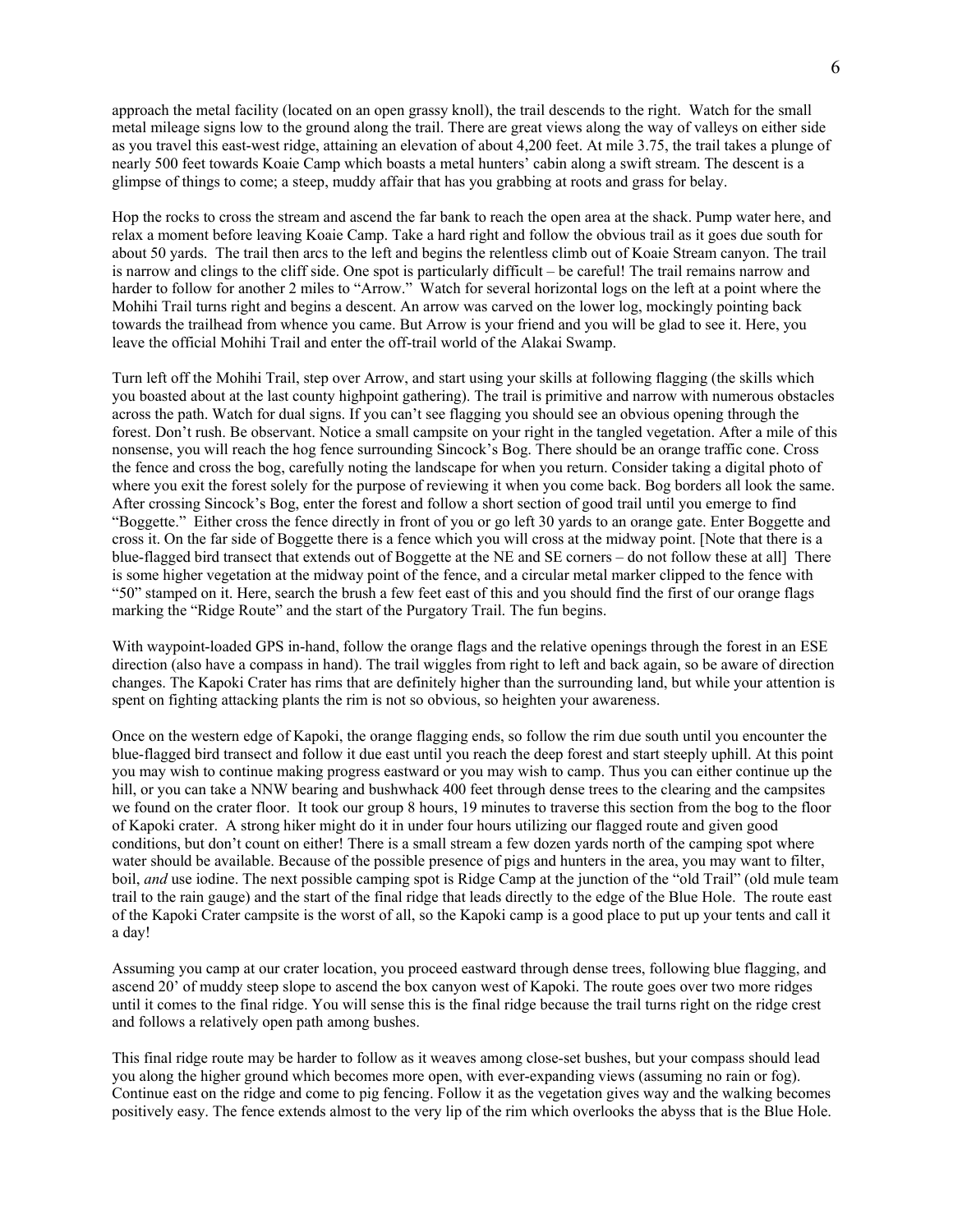This rim is lined with relatively higher bushes. Turn right (south) and precede across open countryside for 1 mile towards Kawaikini at the coordinates N 22 deg, 03.517 min., W 159 deg. 29.841 min. There may be several very wet bogs to cross along this final stretch as well as several steep benches of exposed rock which may be slippery. The final ascent is relatively steep and may be windy. The summit is open and exposed, but there are some trees on the south side, at the edge of the 50' cliff that separates Kawaikini from the lower hills to the south. With clear skies, Waimea Canyon is visible as is Lihue.

Although an oxymoron, we all urge you to Have Fun Visiting Kawaikini!

# **Gear Tips:**

Pack. Streamlined is the best form to have when diving into jungle vegetation. Oversized packs that are good for national park trails do not belong here. Avoid having anything in side pockets. Avoid hanging or strapping things to the outside of the pack. Insert everything into the pack and zip it up. Be prepared to crawl under logs with it. Ferns love to cling to things. Our packs weighed about 40 pounds. Go light! John took a large daypack. Two-person teams can share a tent, stove, and filter, and reduce pack size. Take a quality pack cover that has secure tightening. Keep the dirt and moisture off your pack. Line your pack with a plastic bag. Then store your clothes & sleeping bag inside dry bags or plastic bags inside your lined pack. A dry hiker is a happy camper. Dry socks are pure luxury on your 3<sup>rd</sup> night in the Alakai.

Clothing. Expect wet. No cotton. Capilene and nylon is good. Wool or fleece for cooler nights is needed. Wool cap. Raincoat and rainpants are typically worn at all times because the vegetation is as wet as the rain. Take 3 or 4 sets of socks and maintain a dry pair for evenings. Expect 50 degrees at night.

Sleeping Bag. There is not much need for a bag rated for 30 degrees or less. Save weight and take a 30 or 40 degree bag. More importantly, save space in your reduced size pack.

Tent. Due to relatively warm temperatures and sheltered sites, our 3- and 2-season tents worked well. Bring a tent with minimal floor space, as the campsites are minimal in size.

Gloves. No cotton or fleece, as these become wet and heavier. Use a thinner skin with reinforced palm and finger grip (Sirius and OR make good models).

Boots. Take leather boots, not fabric trail shoes. Bob & John had great success with their Vasque Sundowners. John used ankle-high OR gaitors. Dave and Don used full length gaitors. Bob did not use gaitors and found his feet to be dry until the morning of the fourth day. Thoroughly dry your boots after your hike, or a grotesque stench will develop during the plane ride home.

Trekking Poles. They may be of some value on the steep mud embankments but overall they do not help much in jungle environment. Addicts may cache them at mile 3.75 before the steep descent to Kapoki Camp. If you do take one, be sure it is a modern 3-section pole, collapsible to 24" in length for pack stuffing.

Rope. Consider taking a 60' length to cache at Koaie Camp so it may be used to cross Koaie Stream if the water is too high to safely cross. In that event, be sure to unbuckle your pack before you cross. This stream can and does rise and fall quickly so waiting it out for a day may be the safest bet. The stream can become very deep. Consider taking the rope the entire trip in the event that someone hurts themselves enroute and needs a belay on steep sections.

#### Sunglasses & Sunlotion. Ha!

GPS. Take two. We know of one that is still lost along the trail up there. Carry them in a ziplock bag. Take compass. Take topo maps for each trail section. Waterproof them. Tie orange flagging to all valuables (phone, radios, GPS) in case they are dropped. Seriously! We failed to do this initially, dropped the GPS in ferns, and almost blew the expedition right there, before finding it a minute after losing it.

Radios, Phones. A cell phone call can be done at the top and is nice. Two-way radios are good insurance but don't carry far in the undulating terrain. Save the weight and leave at home.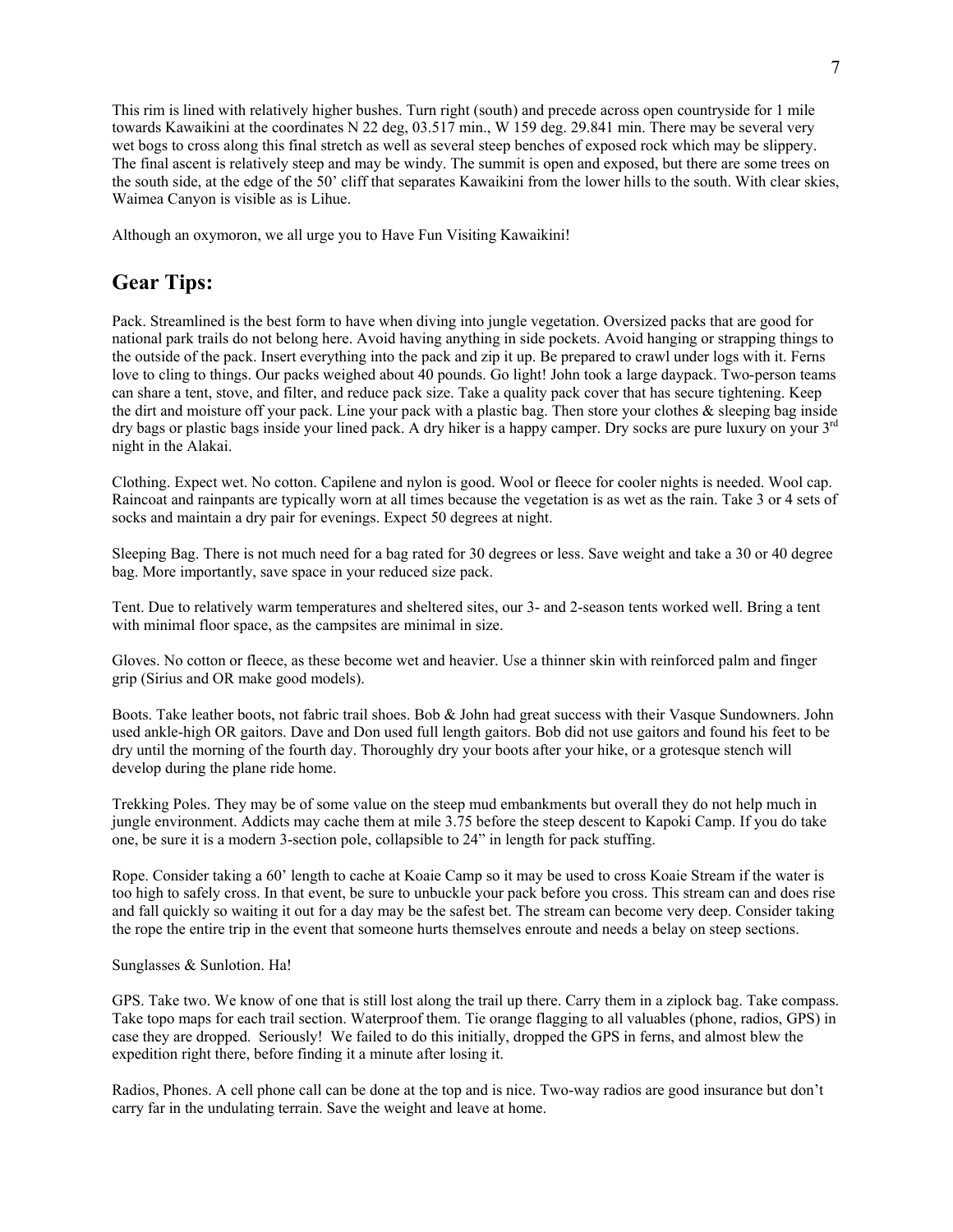Water. Depending on your thirst buds, take two one- liter bottles and a filter or iodine. There should be enough water to pump, but we did run dry a couple times. Two filters is a good idea, if one clogs.

Maps. Rather than using the publicly available USGS topo maps or the recreational maps of the area, we used maps generated by TOPO! software, overlain with numerous GPS routes, annotations, etc.

Stove. Dave's MSR pocket rocket worked well. We used one can of fuel, although we did not fire it up for breakfast or lunch. Come to think of it, we never ate breakfast or lunch….

Overall. Go light. Go tight. This peak requires full-contact bushing.

## **How to Approach This Climb Tips:**

Stay High. The objective is to stay on high ground (i.e., a gentle ridge) as you hike east and southeast toward the rim. The Mohihi-Waialae Trail keeps you on a ridge, but the primitive trails tend to go up and down as they necessarily cross ridges and follow streams and gulleys. Keeping to a ridge is especially critical in the Purgatory section. We were successful in the fog on summit morning largely by sticking to the highest ground possible and walking generally ESE. There is a balance between staying high on a ridge, following a GPS route, and following flagging. Sometimes the three don't jive. We strived to follow the flags which generally corresponded to the GPS route we had, but there were a couple key bushwhacks we had to do to link up two flagged routes. See Don's annotated topo map with route.

Flagged Routes. We encountered a good deal of Light Blue and Pink flagging, most likely placed by state forestry employee birders. There was some ancient Dark Blue flagging, which is now crackled and moss-covered. The newer routes have Orange flagging.

Humans Contact. We saw two ornithologists (birders) with the HI State Forestry Department who were conducting research. They were slightly curious of our presence but did not seem alarmed or mind our recreational interest in the area. We met them on the Mohihi-Waialae Trail. We did not see signs about restrictions.

Campsites. Koaie Camp has small usable tent sites and a dusty cabin that leaks. We spotted a small camp area before the bogs and in Kapoki Crater which were relatively dry. Flat ground in the bogs will be damp and may be covered with endangered plants, so look at the grassy edges outside the bog fencing. Hauling a pack past Kapoki Crater on to the Ridge Camp (or further on to the Blue Hole rim) is not necessary and will take much energy as the route is a complicated bushwhack. Given that the route is now flagged and Mitchlerized, a moderately strong team can easily make the summit and return to Crater Camp in a day.

Animals. The Alakai is the land of vegetation. There is an amazing lack of bugs, flying or crawling. No need to haul bug dope, netting, etc. The pigs did not bother our food, although Don smartly hung his during the summit day hike.

Obstacles. The hurricanes blew down 90% of the big trees on the island, so be prepared to crawl over or under them. They lie across the trail, often near mud flats and near steep sections. It is part of the game so be prepared. Watch for the numerous steep sections which would ruin the trip if anyone slipped. If a comrade is going very slowly in a given section (cliff, stream, etc.), it may be in the best interests of group expediency to assist that person by carrying a pack, doing a short-roped belay, spotting a foot/hand hold, etc…. This is no place to let one's pride get in the way of safety. We all did a great job of agreeing that the greater good of the group was more important than a little pride.

Orientation. The sun is obscured by clouds and the tree canopy all looks the same. It is extremely easy to become disoriented as to proper compass directions. At a point on the Purgatory section, it was John's compass that saved the day, not a GPS, nor dead reckoning.

Group Size. This becomes critical because of the lack of tent sites. There is plenty of parking at the trailhead. 1 or 2 person teams are efficient in the jungle but there is no safety factor in case of accident. Our 4 man team worked well. Groups larger than this are not advised. Use group consensus as much as possible. Do not depend solely on one person to lead. We got out of trouble several times by having everyone participate in route finding and leading.